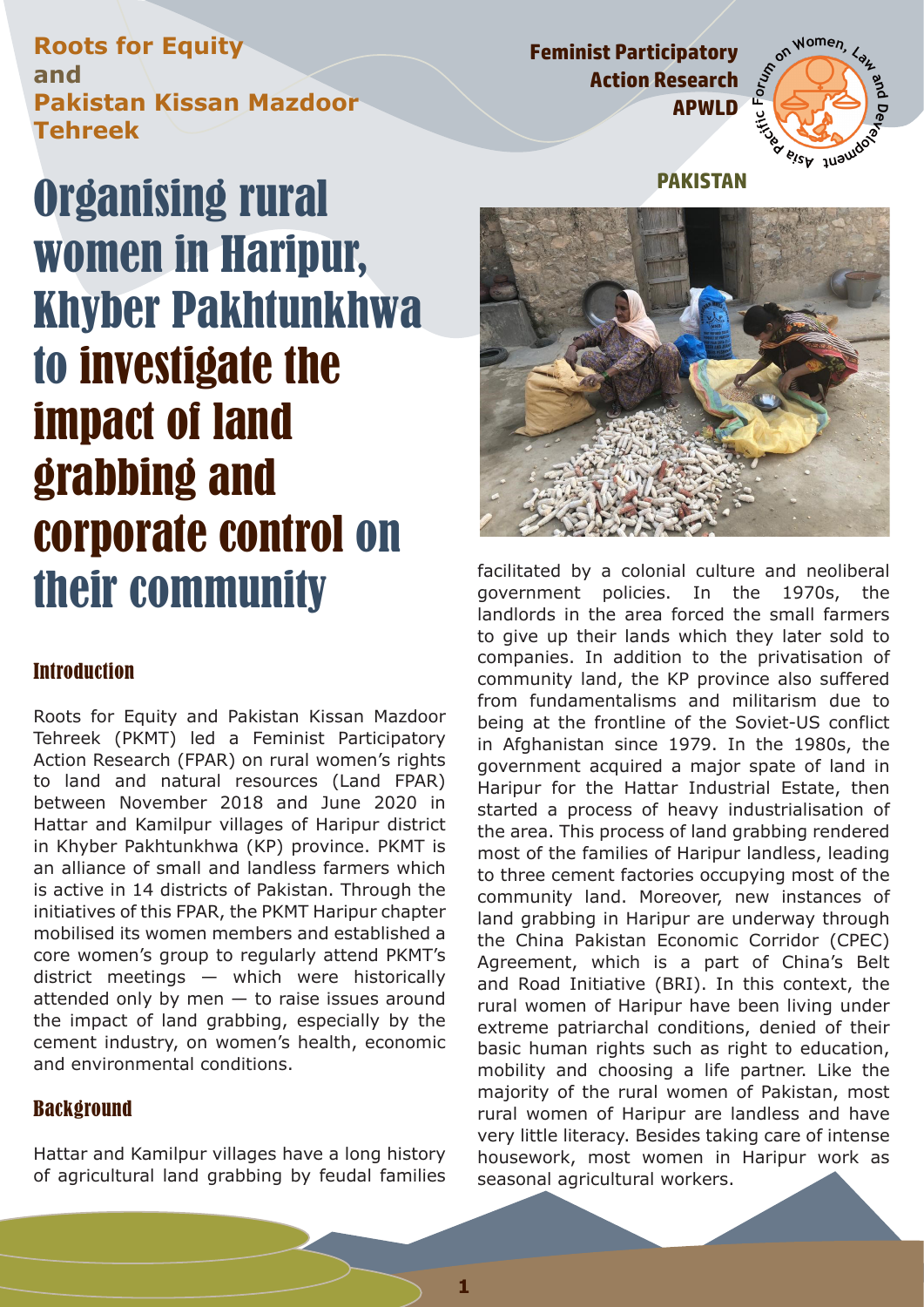

The young women researchers of the FPAR, with the support of their mentor, led and facilitated a series of community consultations with the women PKMT members to discuss the purpose of the FPAR. The women discussed how the combination of patriarchy, colonialism, privatisation and neoliberal development projects impact their socio-political and economic lives and cause gender injustices in their community. The women identified the impact of land grabbing by the cement industry on their health, economic and environmental conditions as the root cause of their problems and decided to organise themselves to develop a core PKMT women's group to raise their collective voice on the issue. Using various participatory research tools such as storytelling, social mapping, drawing, ranking, power mapping and critical path analysis, the community women documented their lived experiences as an advocacy tool to advance their agenda against land grabbing and corporate control by the cement industry.



#### **Environmental damage and road safety issues**

The landlords of Haripur have been providing land lease contracts to the cement corporations for exploration of mines and minerals as well as soil extraction. These extractive activities have destroyed the mountains, the forest and the biodiversity of Haripur, and left the ground uneven and roads clogged. During rains and floods, the narrow roads in the village become dangerous to travel through. The heavy vehicles used to carry rocks and other materials for cement production, as well as loaded bags of cement for distribution, regularly pass through the villages, making it unsafe for the children to walk to school alone. Therefore, the women now have to escort their children to school, which has added a new burden to their existing heavy care work.

#### **Restrictions on women's mobility**

The construction of factories have blocked the small roads and tracks in the village, and there is a constant presence of male workers and strangers in the factory areas, which are in close proximity to the villages. This restricted the mobility of the women and girls in the village and weakened their social relations in the community.

#### **Pollution**

The soot and pollution coming from the factories have impacted the living environment of the community. The homes are hard to keep clean, as right after sweeping the house, the soot comes back, turning the environment dusty again. Families cannot sleep out in the courtyard anymore — a practice common in villages across South Asia — because of the pollution coming from the factories. In the areas close to the factories (Rariyan), washed clothes put on the washing lines in the courtyards of homes are soon layered with fine particles of dust and soot. Even the washing line has to be changed every few weeks as it becomes extremely dirty from the pollution. One of the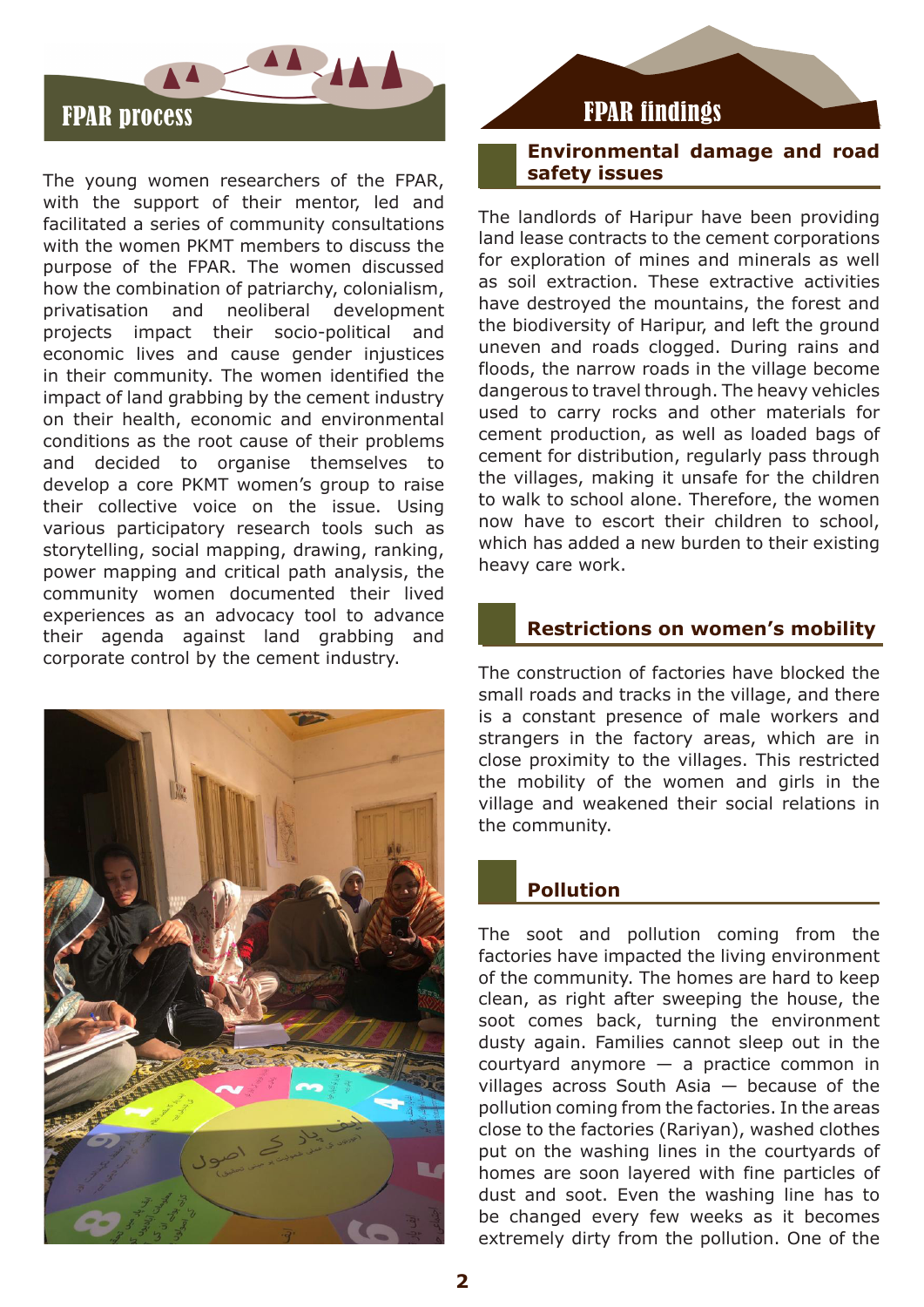factories, Dewan Cement Factory, is directly adjacent to a public primary school. Most of the families have taken their children away from this school due to the dust and noise from the factory. Many of the factories operate during the night causing sound pollution, disturbing the sleep of the community. The frequent blasting of the explosives in the nearby hills have also caused cracks in the home walls of the community.

#### **Impact on health**

The women also noted that the water sources have become highly polluted and are a major reason for the poor health of the community. Nearly every woman in the village reported suffering from coughing. Many community members reported having constant flu-like symptoms and are forced to take anti-allergy medicines every day. The community also reported suffering from asthma, breathing problems, cardiovascular diseases, poor eyesight, stomach problems, kidney and liver infections and ailments. According to the women, pollution was a reason for the increase of insects, which is another reason for the constant presence of diseases in the communities.

#### **Food insecurity**

The little agricultural land left with the community has lost its fertility due to the air and water pollution from the factories. Women feel that they used to have ample food stocks from their fields but are now forced to buy rations for each month. With the loss of land, the women are also no longer able to keep livestock from which they used to get milk, buttermilk, butter and cooking oil in the past.

> "We used to eat healthy food for free, but now the land is covered with soot and even what is grown is of an unhealthy colour. Even the fodder for animals is polluted and even animals are suffering from the dust-ridden atmosphere."

#### **Suppression of community resistance**

Despite their resistance against land grabbing for over 20 years, the community feels helpless. Those who resisted in the past have been sent to jail or persecuted through different means. The influential families and factory owners use 'goons'1 to intimidate communities if they protest. Community men do not allow women to participate in protests both due to security issues and patriarchal reasons.

1 Goon is a term used in Pakistan for a hired criminal.



The series of FPAR activities carried out in the community led to strengthening the community women's political education on feudalism, globalisation, patriarchy and militarism, and to a deeper understanding of the political nature of land grabbings that took place in their communities. They reflected that they had lived with the phenomenon and had understood the relationship of the feudal elites with the corporations, but had not thought that they could also play a key role in being a force against land grabbing and in mitigating the impacts of rampant industrialisation that they have been living with on a daily basis. Within a year after the FPAR began, the women demanded to have their own programmes and activities under the PKMT umbrella. The FPAR also led to building strong solidarity among a number of young women and girls who were involved in leading the research work. Young women of Hattar and Kamilpur participated in a provincial youth meeting for the first time. Two young women gave public speeches at the district convention of Haripur. The women core group members of PKMT are now regularly attending the PKMT district meetings and are working to develop an advocacy plan to advance their agenda. Most importantly, as a result of the FPAR, the women members of PKMT not only became more active but also became decision-makers in PKMT platforms.

<sup>-</sup> A woman from Haripur